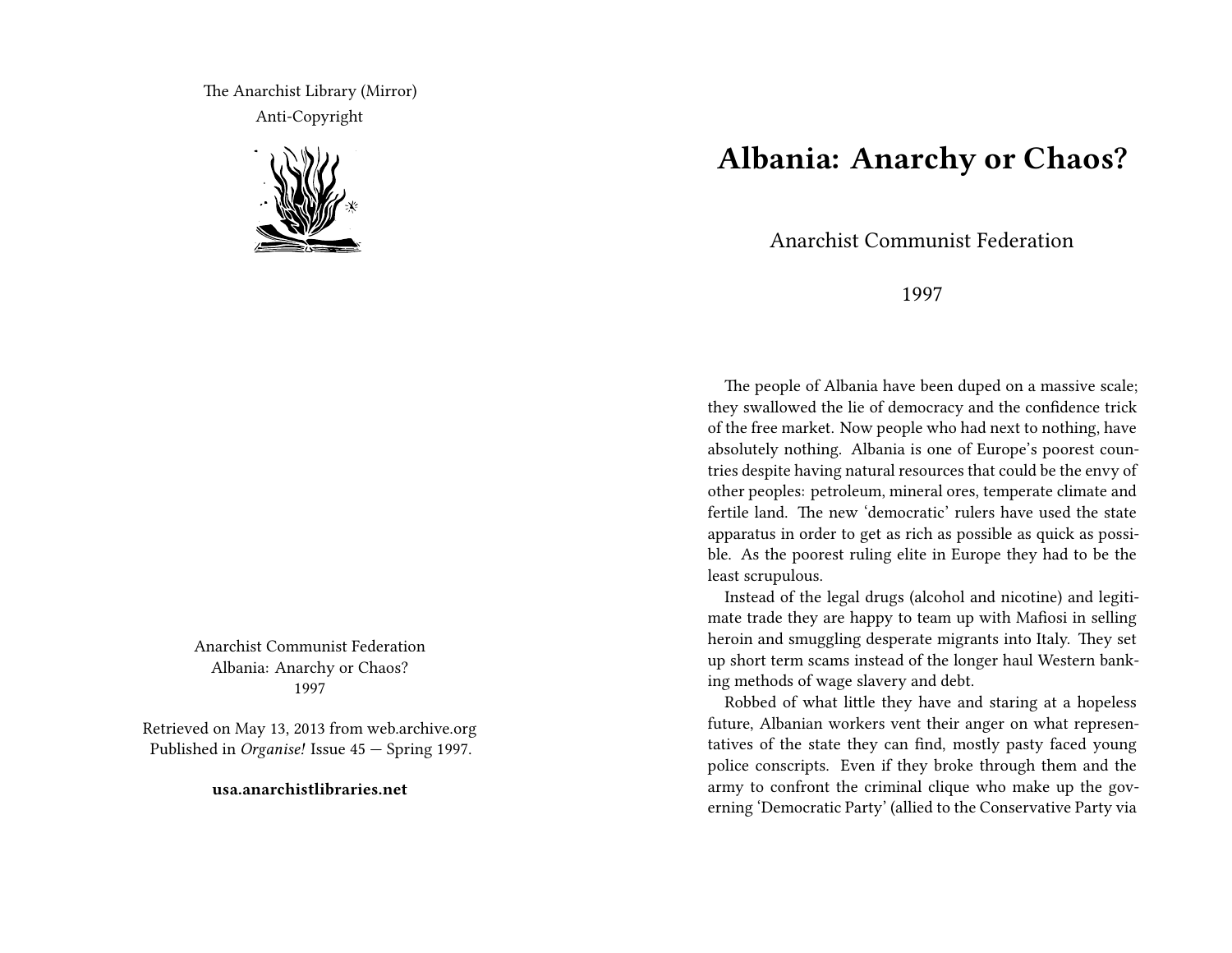the European Democratic Union) they would still be missing the true perpetrators that hide in the board rooms of Frankfurt and London. This regime has been propped up by the overseas aid budget of the European Union. The West backed the new regime wholeheartedly. Albania was needed as a buffer state in the Balkans, between the splintering Yugoslavia and Greece. Berisha agreed to let NATO use Albania as a base for operations into ex-Yugoslavia and agreed to backdown over previous support for the Albanian population of Kossovo province in Serbia. The US supervised the purge of the Albanian military high command and the reduction of the armed forces by two thirds.Now, America, frightened by the increasingly insurrectionary situation is telling Berisha to back offand to open talks with opposition parties. These opposition parties will attempt to highjack the insurrection. The Socialist Party (Hoxha's Party of Labour under a new name) has expressed willingness to take part in this fix and be a "loyal party of opposition".

Our own dear Queen was presented with a silver box from President Sali Berisha and Baroness Chalker and looks charming in a silver necklace and matching belt that were looted from Albania's museums and illegally imported into Britain. After all, laws are only for ordinary people.

The banks that have collapsed after promising the Earth were part of a money laundering scheme for various organised crime gangs. The paltry sums sent home by Albania's thousands of emigrants were collected together to make a tidy sum and then shared out between corrupt officials and hoods, who are in fact the same people, and the people now face ruin. Many sold their homes to 'invest'. Some 80,000 people were thrown into complete poverty.This is not is not an aberration of history; it is how ruling elites gain the wealth and power that after generations become 'respectable'. Albania is remarkable because it is on the continent of Europe. Bokassa, Amin or Hussein are just a little further away from our Eurocentric consciousness. The English ruling class is insulated from its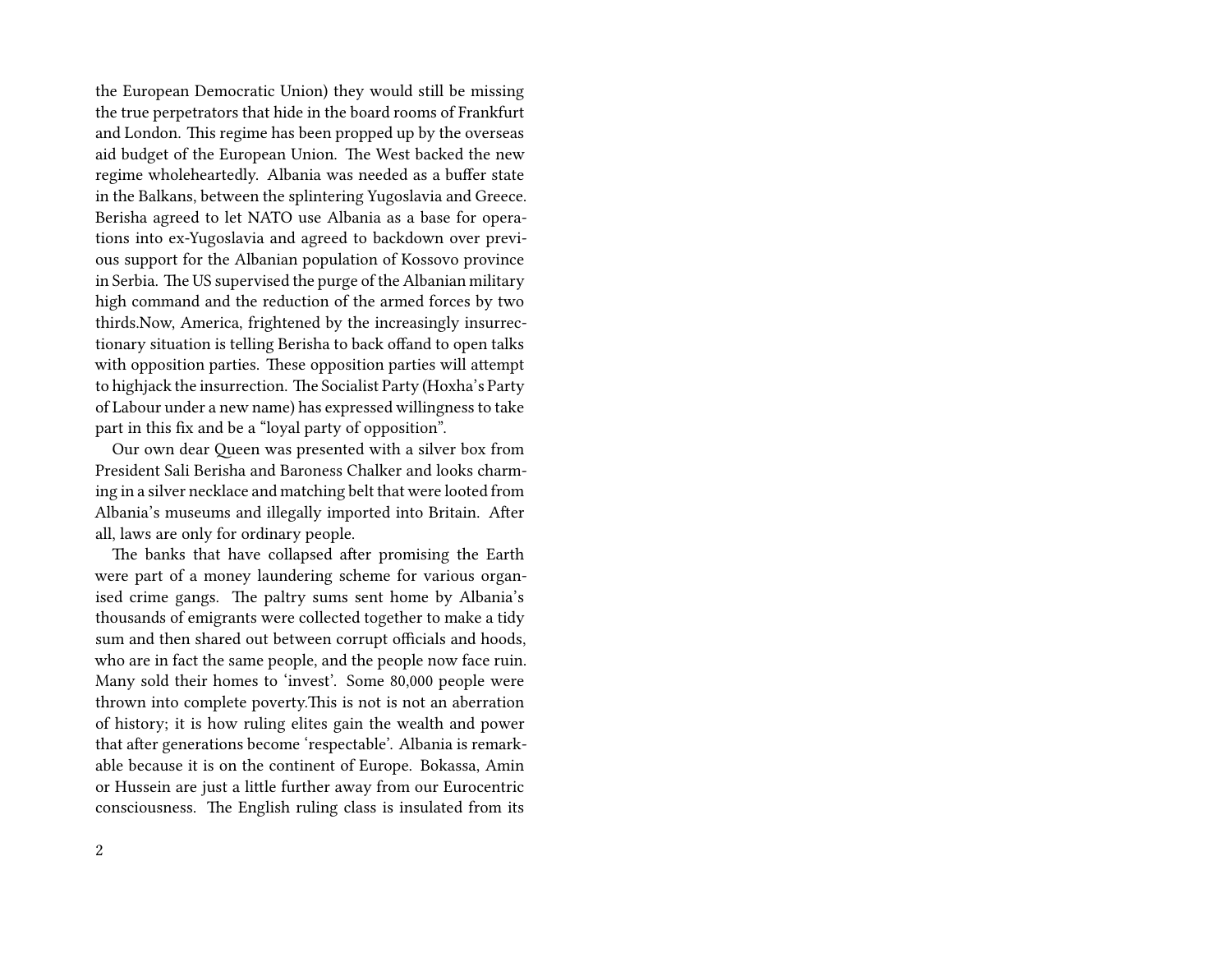criminal past by centuries of privilege. Anarchists recognise that capital is only obtained through dispossession, plunder and exploitation.

When the Albanian workers overthrew the remnants of the Stalinist police state they believed in a Voice Of America, MTV and Big Mac future, but the wealth comes from grinding the poor, not liberating them. The market was to be the economic miracle that would spring them from the trap of dependency on the all incorporating state. Like workers across the old 'Marxist' states have found, capitalism is not worker friendly.

The present clutch of vipers in Tirana were functionaries of the old Stalinist Hoxha regime. They converted as quickly to the free market as Hoxha had converted from Moscow to Belgrade to Beijing as it suited his short term need to keep in power. There is no principle in government. The clique who have controlled things for so long have never had much use for the economic insights of a nineteenth century social scientist. Anarchists have always recognised that the strongest element of 'Marxist' doctrine is perpetuating their regime regardless of consequence.

The rioting Albanian workers are like a smith heating iron till it burns in the fire instead of forging the metal into a useful implement. They are working without a vision of a new society, only rage at the present chaos.

The apologists for capitalism wring their hands and declare that 'Albania is sinking into anarchy' blaming the particularly corrupt nature of Albania's rulers for producing chaos. Anarchist Communists are sickened by the dissimulation of using 'anarchy' as meaning chaos. The contradiction does not miss us, it is through leadership that Albania has been reduced to chaos.

The peoples of the Balkans have a history of authoritarian domination from invading imperialists and home grown tyrants alike. The present crisis has its roots in the Congress of Berlin in 1878 when the imperial powers carved up the